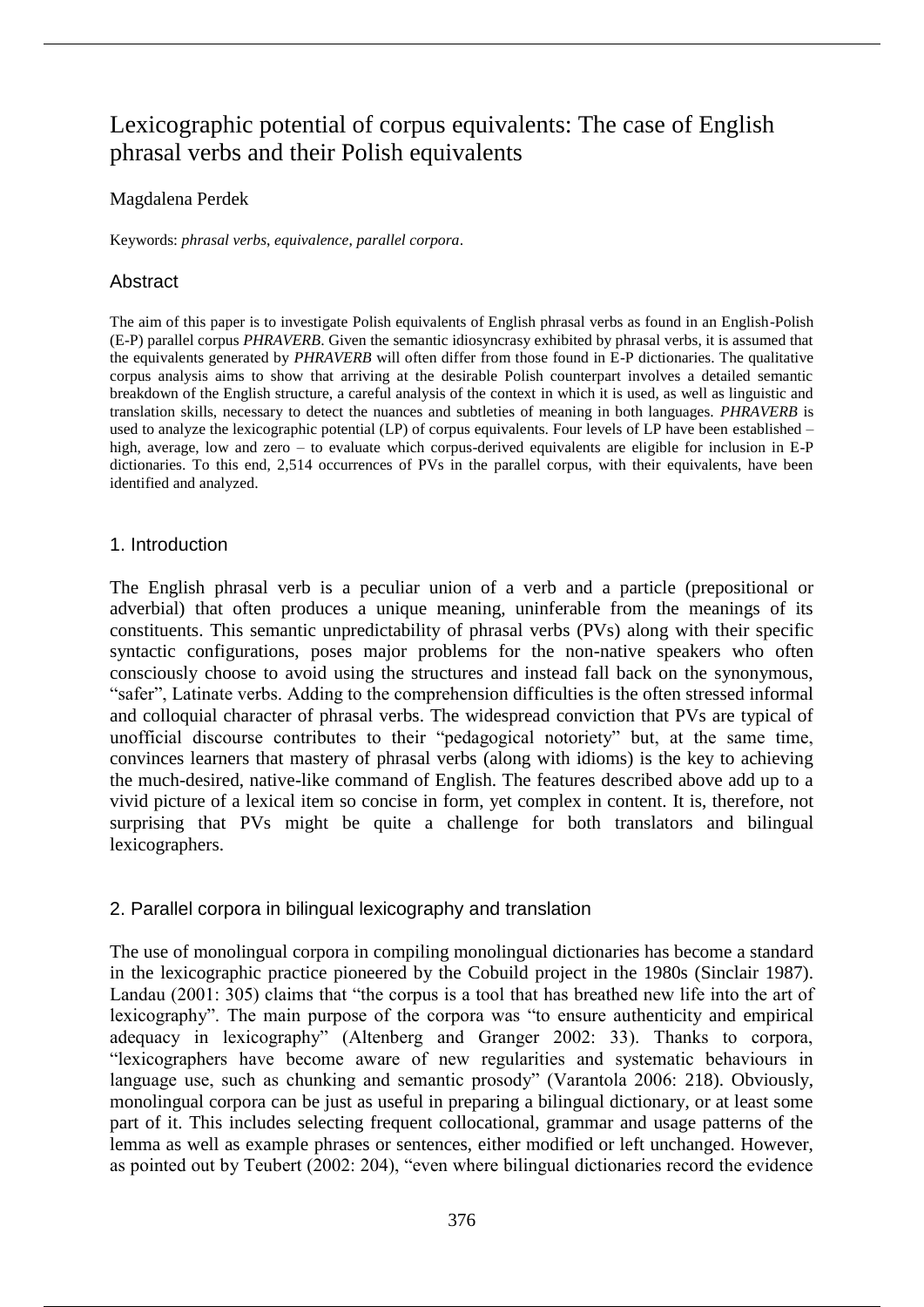encountered in monolingual corpora, they still have to rely on the lexicographers' bilingual competence to determine the translation equivalent of any semantic conglomerate". Lexicographers can search for equivalents in other bilingual dictionaries or draw from their own experience and create their own equivalents not yet recorded. Such equivalents will, "under normal circumstances not be wrong. But [they] will not necessarily reflect the translation practice", which is exactly what parallel corpora record (Teubert 2002: 204).

Translators, by consulting monolingual language corpora, can find similar contexts to the one they are dealing with in their translation, especially if they need confirmation that they understand the original or if, in the absence of a lexicographic equivalent, they must create their own, based on the numerous contexts the word naturally occurs in. Clearly, in hunting for equivalents, a bilingual corpus seems like the best solution. Examining an original with its translation(s) does not just offer ready-made equivalents (which can, of course, be questioned and rejected), but simultaneously gives essential information on the lexical item to be translated. Therefore, as Teubert (2002: 193) puts it, "parallel corpora are repositories of translation units and their equivalents in the target language" to be re-used in subsequent translations.

Atkins and Rundell (2008) use *parallel corpora* as the umbrella term for *translation* and *comparable corpora*. In their approach, a translation corpus is one in which a set of texts is translated into another language.<sup>1</sup> A comparable corpus consists of "two individual language corpora, selected on the basis of at least one shared parameter, usually the subject matter, together with possibly other properties shared by the texts, such as date and/or the medium (books, newspapers, conversations etc.)" (Atkins and Rundell 2008: 479).<sup>2</sup> Figure 1 illustrates the difference between the two types of bilingual corpora.



**Figure 1.** Two types of bilingual corpora (after Atkins and Rundell 2008: 477).

Parallel corpora can be used to analyze different levels of language – lexis, syntax as well as discourse. "By facilitating the mapping of correspondences between languages, parallel corpora can not only shed light on the commonalities and differences between language pairs, but also improve the accuracy of descriptions of individual languages"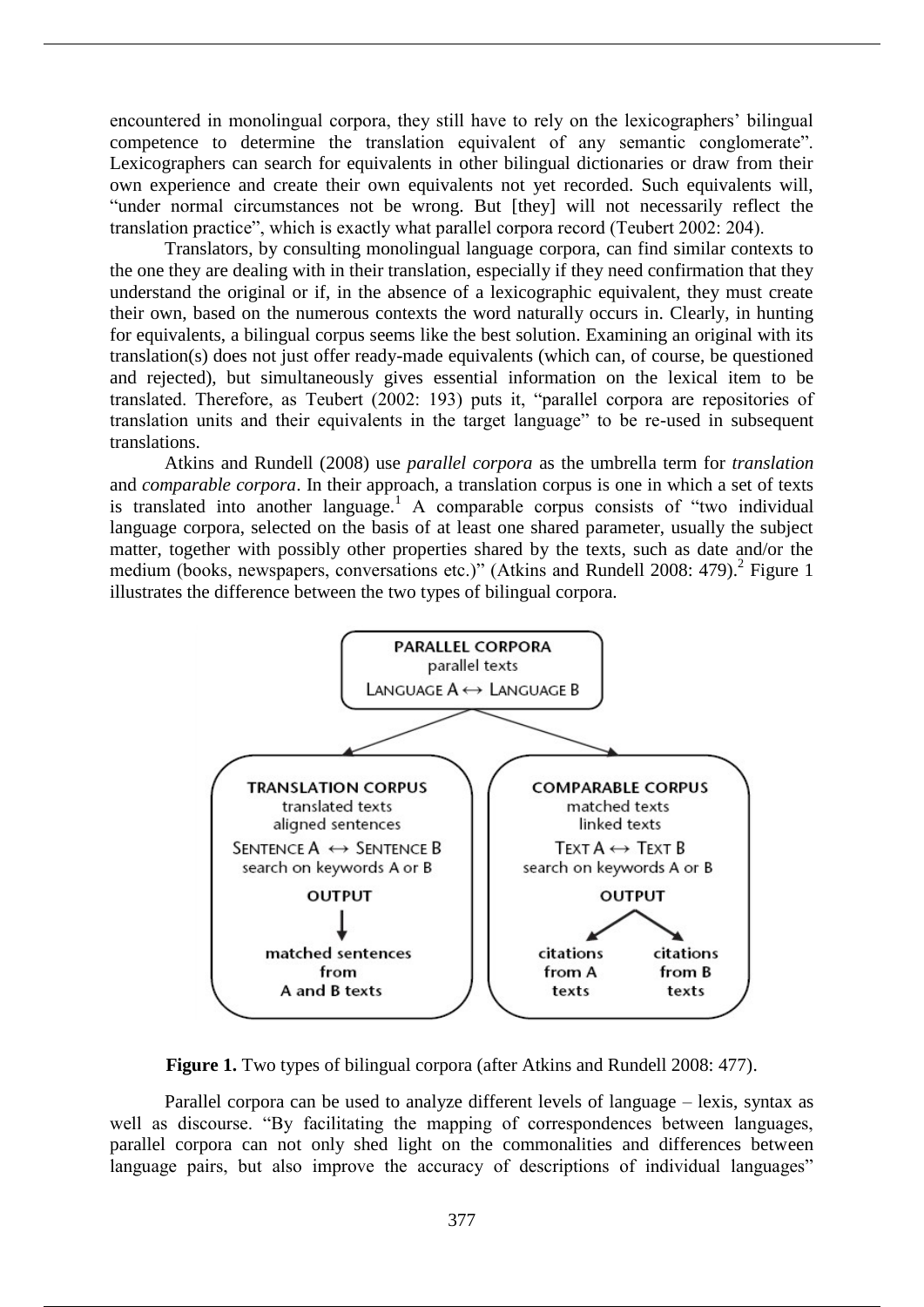(Kenning 2010: 493). Since both bilingual lexicography and translation start from meaning, parallel corpora may also be used "to establish contrastive lexical-semantic fields. This is done by going back and forth between translations. Words which share a number of translations are semantically close (…). In this way we can establish systems and subsystems based on the strength of the equivalents" (Aijmer 2008: 278).

As mentioned before, the advantage of using parallel corpora in bilingual lexicography and translation practice is that they provide syntagmatic data about lexical items in both languages but most importantly, they generate ready-made equivalents, or rather, candidates for equivalents to appear in a bilingual dictionary or a translated text. Atkins and Rundell (2008: 478) list pros and cons of using translation corpora in compiling a bilingual dictionary. On the upside, there is no need for "hunting for equivalence candidates", there is a "wealth a context-sensitive translations" and all equivalence candidates actually have specific contexts. On the downside, there are "too many equivalence candidates [and] every one of them seems essential to lexicographers at that point", which results in oversized dictionaries unfit for printing and entries overloaded with details unimportant for most users. Consequently, the production process of a dictionary is considerably slowed down (Atkins and Rundell 2008: 478). So, even with a ready-made collection of corresponding texts, a lexicographer-cumtranslator must interpret "what the corpus returns and select what is relevant" (Béjoint 2010: 369) and this, of course, includes choosing relevant equivalents. The beneficial potential of translation corpora is duly noted. What a parallel corpus gives is

direct access to equivalents present in the texts comprising the corpus. In cases when counterparts identified in the aligned sections constitute actual lexicographic equivalents, such an access may not only facilitate the process of compiling bi- and multilingual dictionaries which would be based on real equivalents used in translation practice, but also make the process more reliable (Waliński 2005: 43).<sup>3</sup>

Reliability is definitely a desirable quality, but as Rundell and Atkins (2008) pointed out earlier, large amount of much information offered by parallel corpora is not necessarily a good solution for a bilingual dictionary. Since, to date, there are no "bilingual dictionaries of general language based on parallel corpora, we still do not know to what extent they can complement, improve and validate existing dictionaries" (Teubert 2002: 204).<sup>4</sup>

Waliński (2005) further lists some of the implications of applying parallel corpora in translation practice. For example, through the comparison of equivalent linguistic items in the original and translated texts, parallel corpora allow us to verify various hypotheses concerning natural aspects of the translation process and its results (Waliński 2005: 43, cf. Hunston 2002: 128, Kenning 2010: 492). On the other hand, "it is well-known that textual choices often differ depending on the individual translator, and there might be outright errors in translation" (Johansson 2007: 9).<sup>5</sup> The upside of the specific make-up of parallel corpora is the stable structure of the corresponding texts, which, in theory, should facilitate assigning equivalent structures – starting from the text level, through paragraphs and sentences, to phrases and words in the original and the translation (Waliński 2005: 44). However, it often happens that in the process of translation the original structural arrangement is lost (e.g. some paragraphs or sentences get shortened or omitted while others are lumped together into one translation sequence), which automatically rules out alignment of the texts based on structural analogies (Waliński 2005: 44). The linguistic equivalents generated by parallel corpora are also criticized for their unnaturalness resulting from the influence of SL structures on the TL phrases which lead to loss of the naturalness of syntax, phraseology and lexicon in the translated text. (Waliński 2005: 44, cf. Aijmer 2008: 284, Kenning 2010: 492).<sup>6</sup> Another aspect of the translation process revealed by parallel corpora is how translators deal with the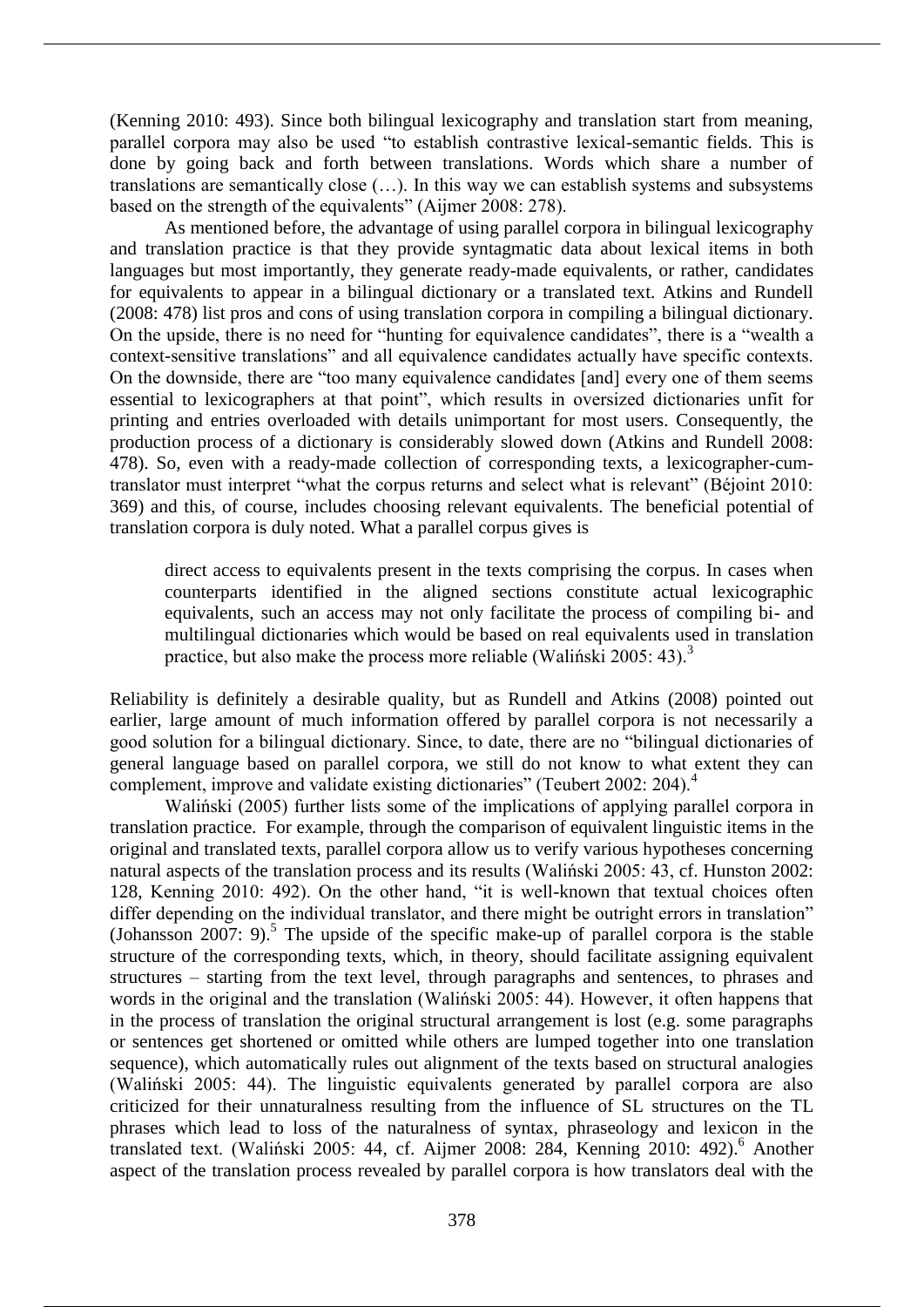lack of straightforward equivalence at word or phrase level (Zanettin 2002: 11, cf. Aijmer 2008: 285-286). Therefore, apart from being repositories of re-usable equivalents (Teubert 2002: 193), parallel corpora are also "repertories of strategies deployed by past translators" (Zanettin 2002: 11, cf. Sinclair 1996: 174, Teubert and Čermáková 2005: 155) in dealing with both equivalence and lack thereof. The extent to which corpus equivalents might prove to be "re-usable" depends on the size and content of the corpora. While large general corpora offer large numbers of equivalents, smaller and more specialized corpora can provide a more detailed picture of lexical units. For example, a compilation of domain-specific bilingual texts can offer more insight into the behavior of the unit in context and its collocational patterns, which inevitably affects the translation strategies and consequently the choice of equivalents.

Parallel corpora are definitely a useful tool in searching for equivalents, one that lexicographers should turn to, given that bilingual dictionaries are not very "instructive" (Teubert and Čermáková 2005: 124), and also because they

lack the richness of context that occurs in parallel texts; and furthermore they lack the flexibility afforded by using parallel texts, where any number of patterns can be searched for. The student/investigator is not limited to the words and phrases that happen to have been chosen by the dictionary maker. In addition, dictionaries vary greatly in how well they deal with collocational information (Barlow 2000: 114).

However, as Malmkjær (1998: 6) rightly observes, a translation corpus "still only provides, for each instance, the result of one individual's introspection, albeit contextually and contextually informed". The human factor is, then, what both reference resources have in common, which is why

there is no reason to put dictionaries and parallel corpora in competition since they have different strengths and weaknesses. Whereas it is true that parallel corpora can show more contexts than are possible in dictionaries, they are also full of noise, including incorrect and imprecise translations, and they do not provide the detailed description possible through the introspection of a highly-trained lexicographer. Thus it is toward convergence rather than dominance of one genre or the other that the field should seek to move (Lubensky and McShane 2007: 920).

The obvious solution would be to connect electronic bilingual dictionaries to parallel corpora (of good quality, semantically tagged, syntactically parsed) so that the equivalents (and contexts, however limited) offered by lexicographers can be checked against what is found in the corpora and vice versa. Until it becomes a standard to integrate both resources in such a way, translators and lexicographers alike must rely on both tools separately because. Once other features are also incorporated, for example interactive functions, user-profiles, userspecified filters and display modes (e.g. browser modes, look-up modes) what we will get will be an intelligent bilingual reference work (Varantola 2006: 223).

# 3. English phrasal verbs and equivalence

While the research on PVs in the monolingual setting is quite copious, including studies on the syntactic (e.g. Sroka 1972), semantic (e.g. Campoy-Cubillo 1997), pragmatic (e.g. Hampe 2002) and cognitive (e.g. Lindner 1983) features of PVs, the bilingual aspect is somewhat neglected as only few studies exist on interlingual equivalence and PVs. Those based on corpus data were conducted by Claridge (2002) with German equivalents and Dezortová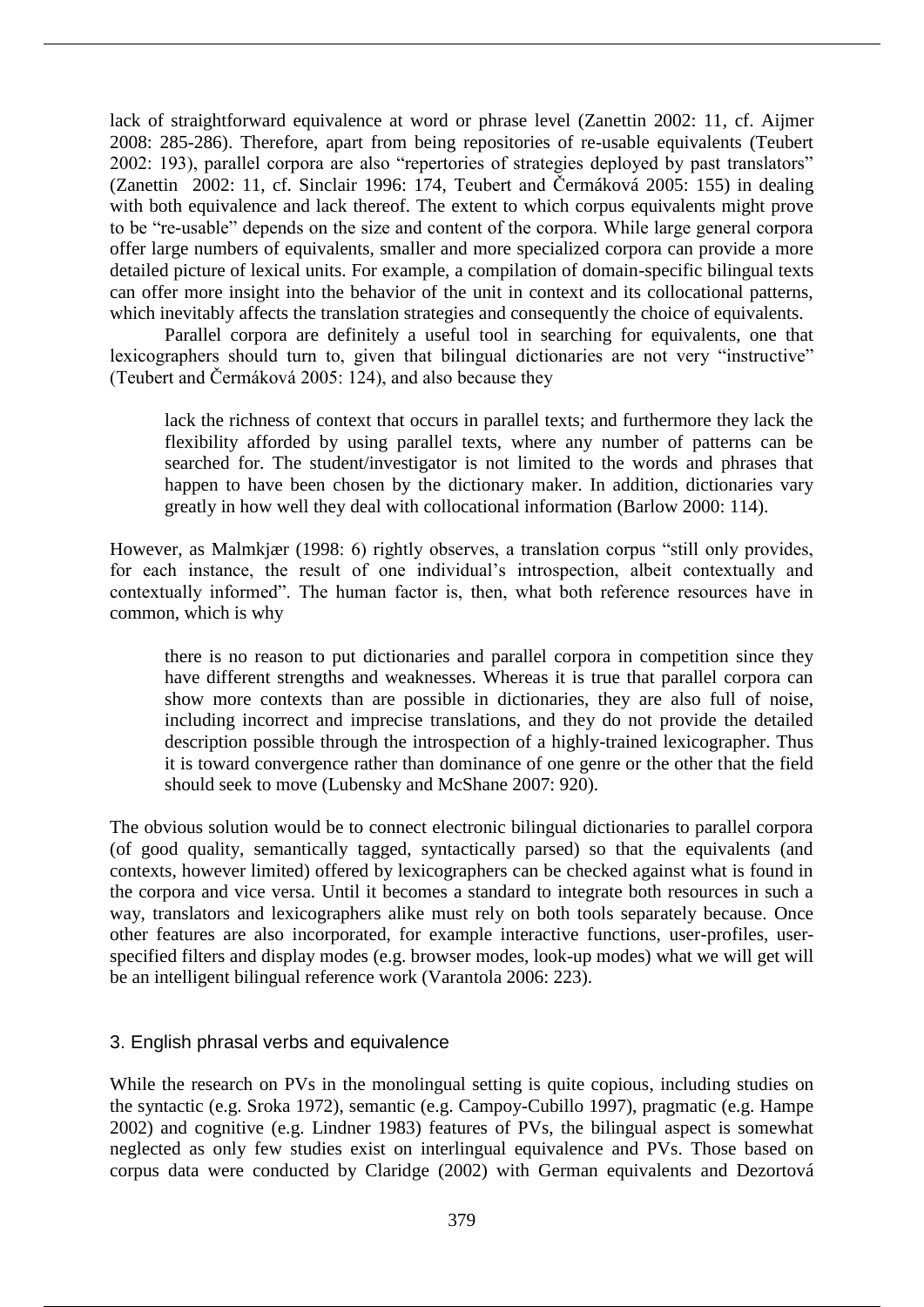$(2010)$  with Czech equivalents.<sup>7</sup> Other studies, much smaller in scope, which examined the equivalents of PVs were done for Polish (Masiulanis 1974, Kretowicz 2005), Russian (Yatskovich 1999) and Arabic (Aldahesh 2009). Given the semantic complexity of PVs and difficulties with their understanding by non-native speakers of English, it is worth taking a deeper look into the interlingual differences in the rendition of PVs into different languages and discover some of the translation strategies used by various translators.

# 4. *PHRAVERB* – a unidirectional, English-Polish parallel corpus with an index to PVs

The study of corpora can deepen the understanding of a language by examining usage in a variety of contextual relationships, registers and topics. A standard in monolingual lexicography, corpora are still waiting for their heyday in the realm of bilingual lexicography. Separate monolingual corpora have already been used in the compilation of large bilingual lexicographic works (e.g. *Oxford Hachette French dictionary* or *PWN-Oxford wielki słownik angielsko-polski* to name just a few) but it is parallel corpora that are likely to provide more valuable data not only on interlingual differences and similarities but, most importantly, on equivalence relations and translation techniques. For the purpose of this study an English-Polish unidirectional parallel corpus – *PHRAVERB* – has been compiled to analyze Polish equivalents of English phrasal verbs, and, more specifically to evaluate the lexicographic potential of those equivalents for the purpose of inclusion in future English-Polish dictionaries, both general-purpose and specialized ones. A total of 2,514 occurrences of PVs have been identified in the corpus.

# 4.1. *Size and content of the corpus*

The parallel corpus consists of 408 English press articles and their Polish translations.<sup>8</sup> They were collected between July 2006 and March 2011. The majority of the English articles (95.08%) have been taken from American websites, with only a small proportion (4.92%) derived from British internet sources. The Polish translations have been taken from three main online sources – www.gazeta.pl, www.interia.pl and www.onet.pl. Table 1 presents the distribution of the sources of the articles.

| <b>Table 1.</b> Sources of articles used in the creation of T <i>TIRAVERD</i> .    |                         |                     |  |            |  |       |  |
|------------------------------------------------------------------------------------|-------------------------|---------------------|--|------------|--|-------|--|
| <b>American websites</b>                                                           |                         |                     |  |            |  |       |  |
| New York Times<br><b>Boston Globe</b><br><b>Washington Post</b><br>Other<br>Forbes |                         |                     |  |            |  |       |  |
| 15 articles<br>365 articles<br>2 articles<br>3 articles                            |                         |                     |  | 3 articles |  |       |  |
| 89.46 %                                                                            | 3.67%                   | 0.73%               |  | 0.49%      |  | 0.73% |  |
|                                                                                    | <b>British websites</b> |                     |  |            |  |       |  |
| The Guardian<br>Daily Telegraph                                                    |                         |                     |  |            |  |       |  |
| 15 articles<br>3.67%                                                               |                         | 1.22%<br>5 articles |  |            |  |       |  |

**Table 1.** Sources of articles used in the creation of *PHRAVERB*.

*PHRAVERB* contains 926,725 words. Table 2 shows the size and structure of the corpus on both sides.

**Table 2.** Structure and size of *PHRAVERB*.

|         | Types  | Lemmas | Tokens  | Punctuation |
|---------|--------|--------|---------|-------------|
| English | 35,805 | 33.958 | 488.941 | 24.124      |
| Polish  | 67.225 | 37.782 | 437.784 | 82.831      |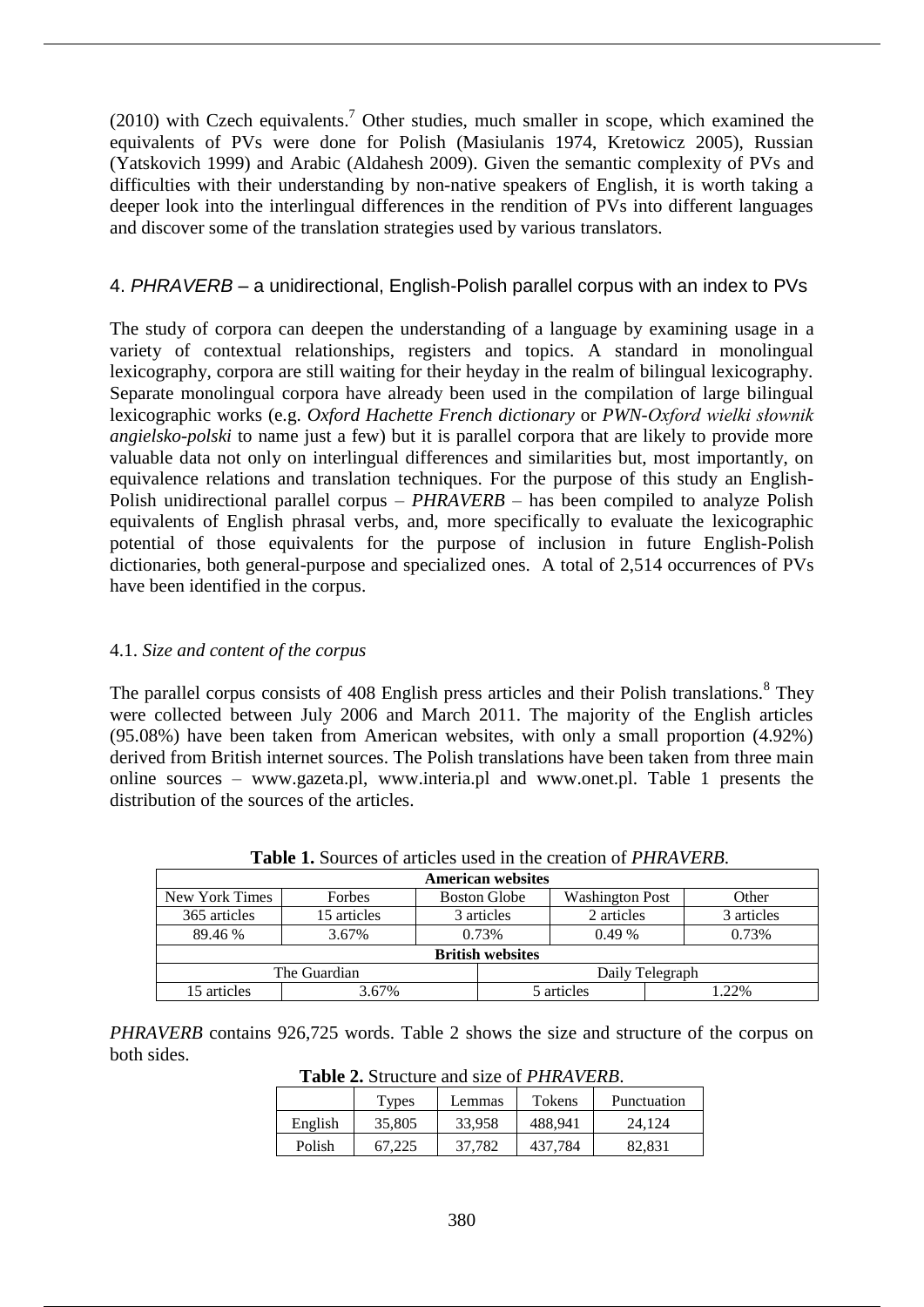Types are unique tokens, no lemmatization is performed. Lemmas are unique base forms derived in lemmatization process and distinguished for morphosyntactic category (e.g. open\_JJ (adjective) and open\_RB (adverb), poza\_prep and poza\_subst are counted separately). Tokens are understood as non-unique word forms (number of strings between spaces or punctuation). Punctuation tokens include English SENT, GENERAL JOINER and [:  $\ldots$   $\ldots$ ; e.g. *I am who I was* (types: 4, lemmas: 3, tokens: 5, punctuation: 1).<sup>9</sup> The corpus can be viewed in any internet browser. Figure 6 shows the corpus format

## 4.2. *Processing of the texts and alignment tools used*<sup>10</sup>

The processing of textual data used to create *PHRAVERB* involved performing semiautomatic normalization of the characters used in the original (source language – SL) and translated (target language – TL) texts. As for sentence splitting of the SL and TL texts, different procedures were used for English and Polish, relying on abbreviation sets appropriate for each language. The Polish sentence splitter was a modified version of the Lingua::EN::Sentence from search.cpan.org. Titles of the articles were semi-automatically converted into sentences by placing a full stop and inserting a hard line break. *Hunalign* was used to align sentences in corresponding sentence-split text files and default settings were used for alignment.<sup>11</sup> Beads of 1-to-many and many-to-1 were allowed. The output format was explicit – both source and target sentences were specified explicitly rather than by their indexes. The bilingual dictionary used to optimize alignment was a 60k word pair list based on *PWN-Oxford wielki słownik polsko-angielski.* Morphological tagging for Polish was performed using TaKIPI18 tagger (http://nlp.pwr.wroc.pl/takipi/), while for English the morphological tagging was performed using TreeTagger (http://www.ims.unistuttgart.de/projekte/corplex/TreeTagger/DecisionTreeTagger.html).

Dawid Weiss' frequency list (http://www.cs.put.poznan.pl/dweiss/research/pv/) was used to automatically extract phrasal verbs. The list contained 991 phrasal base forms. These were used by Weiss to create the list of 12925 verbs by providing all inflectional variants and each inflectional variant with regular expressions allowing for up to 3 words between the verb and the preposition/particle. Additionally, phrasal verbs not included in Weiss' list had been detected while reading the articles and were subsequently added to the index of phrasal verbs.

## 4.3. *Limitations of the corpus*

Even though the corpus generated over 2,500 instances of PVs, a bigger corpus could undoubtedly yield even larger sample, which would most likely influence the distribution of the lexicographic potential. Another limitation of the corpus is the origin of the texts, i.e. primarily American press, which leaves the British variation underrepresented, especially in view of the fact that there is no definitive research confirming that PVs are more prevalent in American English as some scholars ventured to claim (Mencken [1919] 1969: 199, Vallins 1956: 130, Lipka 1972: 161, 229, cf. Meyer 1975). At the time of the compilation of *PHRAVERB*, most of the translations found on the Polish sites published mainly articles from the American press. Additionally, the fact the only journalistic texts were used in the corpus might limit the representativeness of the corpus as genre variation clearly enhances the quality of data obtained from the corpus. Finally, individual styles and strategies used by particular translators might also bias the results. However, the translator's name has not been provided in 68% of the texts so it was difficult to notice any idiosyncrasies and recurring patterns in the translations.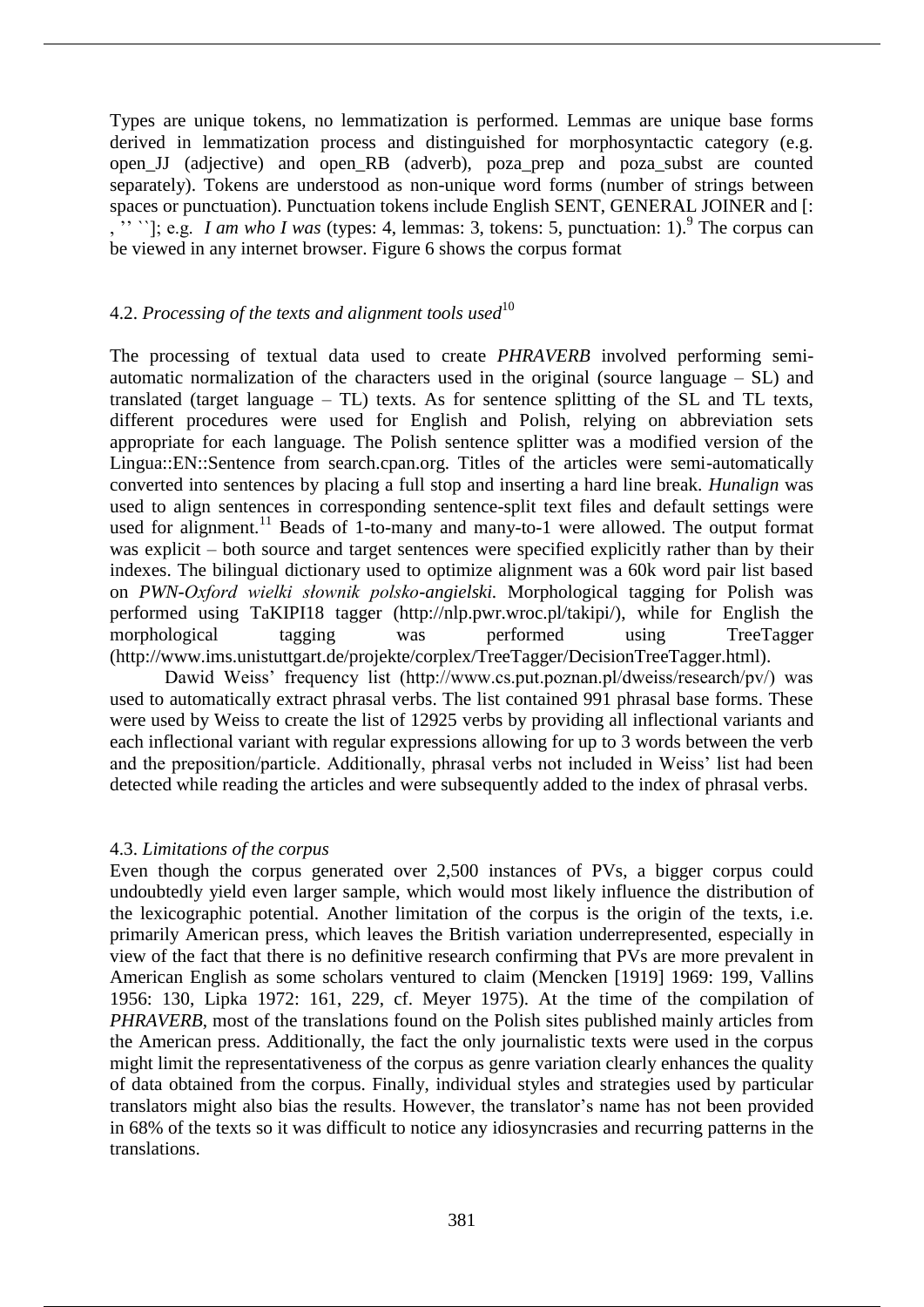## 5. Lexicographic potential (LP) of corpus equivalents

The main purpose of the corpus analysis is to evaluate the *lexicographic potential* (LP) of the non-lexicographic equivalents found in *PHRAVERB*. Lexicographic potential is understood here as the eligibility of the equivalent for inclusion in an E-P dictionary, based on its accuracy and applicability in various contexts and with different arguments. Four levels of LP have been established – high, average, low and zero LP.

Before assigning the LP, all of the occurrences have been analyzed to see which ones were rendered using equivalents found in 17 E-P dictionaries published between 1997 and 2009. The analysis revealed that lexicographic equivalents have been used in 1,420 sentences (56.48%). Phrasal verbs have been omitted in translation in 330 cases (13.13%).<sup>12</sup> That leaves 764 (30.39%) phrasal verbs translated with non-lexicographic equivalents. Table 3 presents the types of translations found in *PHRAVERB*.

| Type of translation           | Number of occurrences | Percentage |
|-------------------------------|-----------------------|------------|
| Lexicographic equivalents     | 1.420                 | 56.48%     |
| Non-lexicographic equivalents | 764                   | 30.39%     |
| Omissions (type 1)            | 281                   | 11.18%     |
| Omissions (type 2)            | 49                    | 1.95%      |
| Total number of occurrences   | 2.514                 | 100%       |

**Table 3.** Types of translations in *PHRAVERB*.

It is not surprising that the majority of the translated PVs have been rendered with lexicographic equivalents. Excluding the omissions, in 65% of the cases, a dictionary equivalent has been implemented. That is not to say, of course, that the translators actually looked it up in a dictionary since they might simply know the right rendition based on their translation competence but the fact that, if needed, 65% of the equivalents is already recorded in E-P dictionaries gives reasons to be optimistic about the quality of E-P lexicographic works. From a lexicographic perspective, however, the most interesting cases are those where translators used non-lexicographic equivalents for which lexicographic potential may be applied in order to evaluate their eligibility for inclusion in future reference works.

# 5.1. *High LP criteria*

At this level, the corpus equivalent (either a verb or a verb phrase) must be synonymous to the lexicographic equivalent(s) and can be used in a considerable number of contexts or with the most common arguments. Table 4 shows selected examples of high LP.

| English                     | Polish                              | Lexicographic potential                  |  |  |  |  |
|-----------------------------|-------------------------------------|------------------------------------------|--|--|--|--|
| Though the Nazis drew       | Choć hitlerowcy planowali inwazję   | High LP.                                 |  |  |  |  |
| up invasion plans $()$ they | na Szwajcarię, () ostatecznie nigdy | Zrealizować ('to realize') conveys the   |  |  |  |  |
| never <b>acted</b> on them. | tych planów nie zrealizowali.       | meaning of the phrasal verb with objects |  |  |  |  |
| $(Bunker)^{13}$             |                                     | like plan/pomysł/zamiar                  |  |  |  |  |
|                             |                                     | ('plan/idea/intention')                  |  |  |  |  |

**Table 4.** Examples of corpus equivalents with high LP.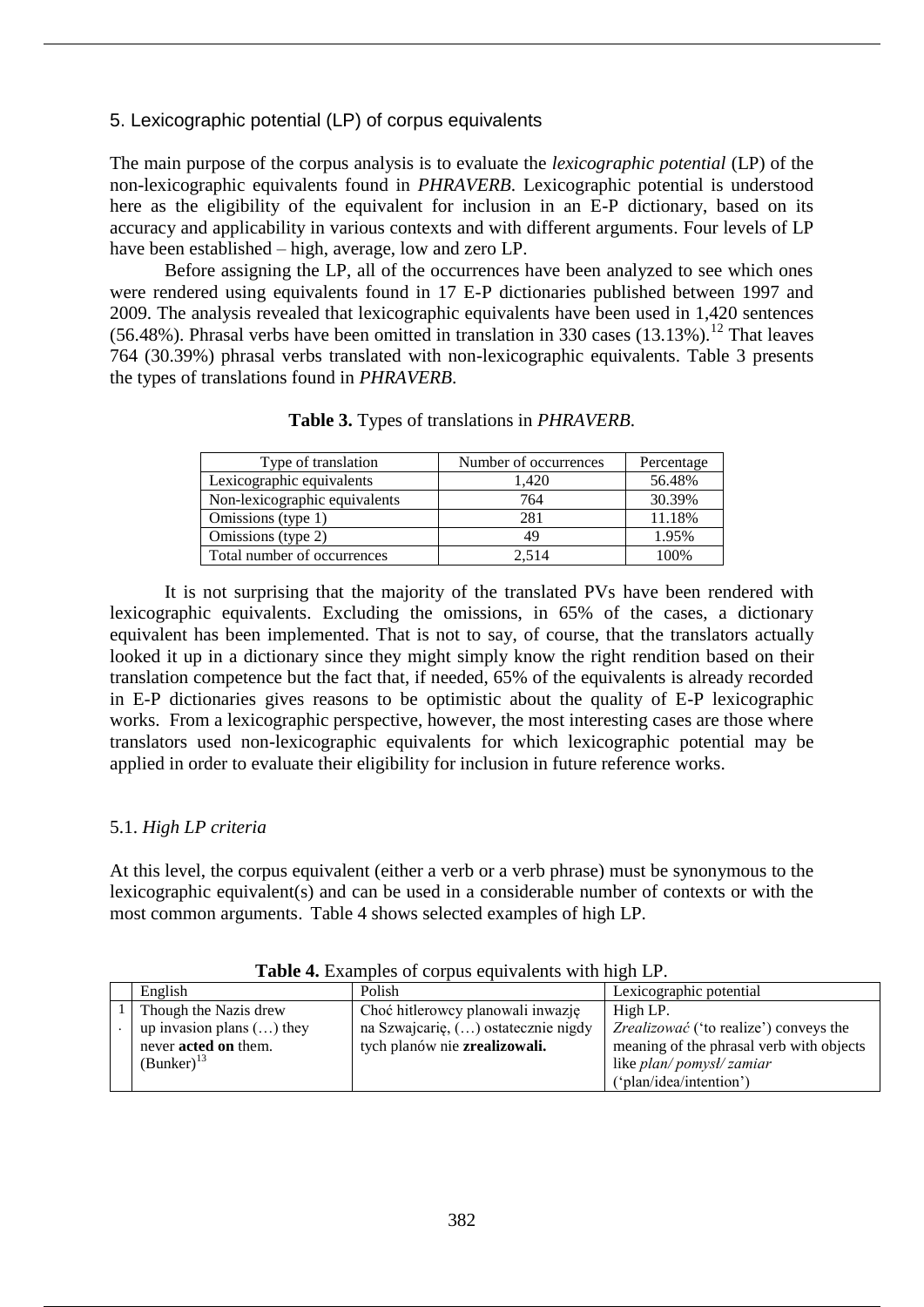| $\overline{c}$       | But before anyone could act        | Jednak zanim ktokolwiek             | High LP.                                     |
|----------------------|------------------------------------|-------------------------------------|----------------------------------------------|
|                      | on this impulse, the rules of      | zrealizował ten pomysł, zadziałała  | Change of objects from <i>impuls</i>         |
|                      | jihadi etiquette kicked in.(Jihad) | etykieta dżihadu                    | ('impulse') to <i>pomysl</i> ('idea') in the |
|                      |                                    |                                     | translation, which are not                   |
|                      |                                    |                                     | interchangeable. However, with pomysl        |
|                      |                                    |                                     |                                              |
|                      |                                    |                                     | the equivalent works.                        |
| $\mathfrak 3$        | The contest last year, asking      | Ubiegłoroczny konkurs, w którym     | High LP.                                     |
|                      | consumers to finish incomplete     | konsumenci mieli dokończyć zdania   | This idiomatic expression is similar to      |
|                      | vignettes in the long-running      | wykorzystywane w kampanii pod       | zwalić z nóg (literally 'to knock down')     |
|                      | "Priceless" campaign, "had         | tytułem "Priceless", miał 100 tys.  | when talking about something that            |
|                      | 100,000 entries, which blew us     | Uczestników. Taka ilość powaliła    | surprises us a great deal not necessarily    |
|                      | away," Mr. Jogis said              | nas na kolana - mówi Jogis          | in a good way.                               |
|                      | (Oscars)                           |                                     |                                              |
| $\overline{4}$       | He says the education system is    | Cały system nauczania jest          | High LP.                                     |
| $\ddot{\phantom{0}}$ |                                    |                                     |                                              |
|                      | conservative, and bogged           | konserwatywny i obciążony           | The participle <i>obciążony</i> ('burdened') |
|                      | down with ideology. (Afraid)       | ideologią - dodaje                  | can collocate with some abstract nouns       |
|                      |                                    |                                     | like praca/obowiązki ('work/duities')        |
|                      |                                    |                                     | and can also be used in the active voice.    |
| 5                    | Its cost, $()$ is widely regarded  | Jej koszt, () jest powszechnie      | High LP.                                     |
|                      | as a central impediment            | uważany za główną przeszkodę na     | Zredukować ('to reduce'), as a synonym       |
|                      | to bringing down the French        | drodze do zredukowania deficytu     | to zmniejszać ('to reduce'), could be used   |
|                      | structural deficit and a           | strukturalnego Francji i obciążenie | in many contexts, especially with            |
|                      | significant drag on French         | dla jej konkurencyjności na         | abstract nouns like wydatki/inflacja/        |
|                      | competitiveness.                   | gospodarczej arenie.                | bezrobocie                                   |
|                      |                                    |                                     |                                              |
|                      | (Sarkozy)                          |                                     | ('expenses/inflation/unemployment')          |
| 6                    | when they learned that she         | gdy dowiadywali się, że ona i jej   | High LP.                                     |
| $\ddot{\phantom{0}}$ | and her siblings were growing      | rodzeństwo wychowują się bez        | This use of wychowywać się ('to be           |
|                      | up without religion. (Atheist 33)  | religii.                            | raised') is well established in Polish but,  |
|                      |                                    |                                     | surprisingly, none of the E-P dictionaries   |
|                      | who grew up in the well-to-        | która wychowywała się w             | records it. Adding the phrase to grow up     |
|                      | do Sherman Oaks section of Los     | zamożnej dzielnicy Los Angeles,     | in (some place) to the entry seems           |
|                      | Angeles(Diary 4)                   | <b>Sherman Oaks</b>                 | justified.                                   |
|                      |                                    |                                     |                                              |
|                      | as far away as possible from       | jak najdalej od wioski w Bawarii,   |                                              |
|                      | the village in Bavaria where she   | w której się wychowała.             |                                              |
|                      |                                    |                                     |                                              |
|                      | had grown up. (Nazi 54)            |                                     |                                              |

# 5.2*. Average LP criteria*

The corpus equivalent is semantically similar to the lexicographic equivalent(s) but its scope is limited due to structural differences or selection of arguments. At this level, changes in the structure of the equivalent, i.e. everything other than a verb are included. This includes sentences where the Polish translation contains a part of speech (usually a noun but it can also be an adjective) which is morphologically linked with a verb of the same meaning, e.g. *realizować – realizacja* ('to realize – realization')*, odchodzić - odejście* ('to depart – departure'). Table 5 shows selected examples of average LP.

| English                         | Polish                             | Lexicographic potential                          |
|---------------------------------|------------------------------------|--------------------------------------------------|
| This, of course, is not exactly | Oczywiście, sprawy przybrały nieco | Average LP.                                      |
| how things turned out.          | inny obrót.                        | <i>Przybrać obrót</i> ('to take a turn') would   |
| (Blavatnik 22)                  |                                    | always need a subject like sprawy                |
|                                 |                                    | ('affairs'), <i>wydarzenia</i> ('events') or the |
|                                 |                                    | name of some specific event.                     |

**Table 5.** Examples of corpus equivalents with average LP.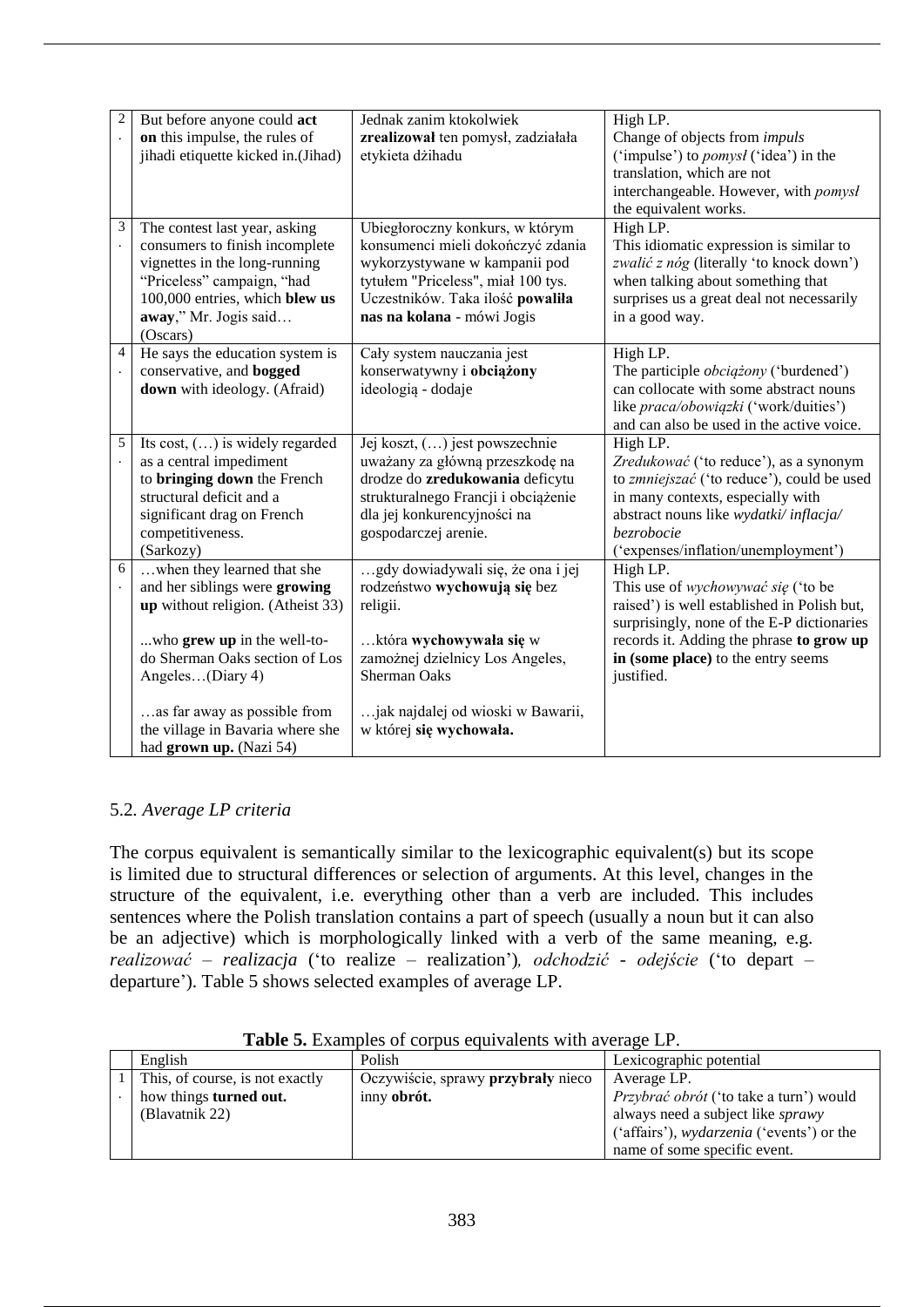| 2              | In fact, the subprime-mortgage     | W rzeczywistości ostatni kryzys    | Average LP.                                   |
|----------------|------------------------------------|------------------------------------|-----------------------------------------------|
|                | crisis was the first severe market | rynku kredytów hipotecznych by     | Boom is a foreign word in Polish but          |
|                | downturn since online              | pierwszym poważnym kryzysem        | already well established, especially in       |
|                | trading took off here(Home         | odkąd w Japonii zaczął się boom na | journalistic discourse where it would be      |
|                | 19)                                | inwestowanie online                | suitable. It would have to be used with a     |
|                |                                    |                                    | verb like zacząć się ('to begin') or nastać   |
|                |                                    |                                    | ('to increase') to convey the sense of        |
|                |                                    |                                    | beginning. There is also a shift of the       |
|                |                                    |                                    | noun from subject to object position.         |
| 3              | I ask him how his life has         | więc pytam go, co się zmieniło od  | Average LP.                                   |
|                | changed since Facebook took        | momentu, kiedy Facebook stał się   | <i>Stać się popularnym</i> ('to become        |
|                | off. (Facebook 66)                 | naprawdę popularny.                | popular') or zyskać/zdobyć popularność        |
|                |                                    |                                    | ('to gain popularity') convey the             |
|                |                                    |                                    | meaning of being successful. However, it      |
|                |                                    |                                    | could only be used with names of              |
|                |                                    |                                    | products or <i>pomysl</i> but not with firma. |
| $\overline{4}$ | For travelers who () carry         | Podróżni, którzy przewożą ze sobą  | Average LP.                                   |
|                | around sensitive data, it is       | () istotne dane, powinni           | Zainteresować się czymś ('to become           |
|                | worth <b>looking</b> into programs | zainteresować się takimi           | interested in sth') conveys the meaning       |
|                | like $()$ LoJack $(Surf)$          | programami jak LoJack              | of the phrasal verb, especially if it is used |
|                |                                    |                                    | in the progressive. An example phrase of      |
|                |                                    |                                    | to be looking into sth would have to be       |
|                |                                    |                                    | included in the dictionary entry.             |

# 5.3. *Low LP criteria*

The corpus equivalent is a translation of the definition, which can be used in a limited number of contexts with arguments determined by the manner of translation, usually resulting in some degree of under- or overspecification of the original meaning. Table 6 shows selected examples of low LP.

|                | $\frac{1}{2}$                      |                                      |                                                 |  |  |  |  |
|----------------|------------------------------------|--------------------------------------|-------------------------------------------------|--|--|--|--|
| 1              | Relations with Rome grew           | Stosunki z Rzymem uległy dalszemu    | Low LP.                                         |  |  |  |  |
|                | colder as the <b>calls for</b> him | ochłodzeniu po tym, jak odezwały się | Spróbować sił w ('to try one's hand at          |  |  |  |  |
|                | to stand for the presidency        | głosy, by spróbował sił w wyborach   | sth') conveys the sense of trying               |  |  |  |  |
|                | mounted. (Lugo)                    | prezydenckich                        | something out rather than serious               |  |  |  |  |
|                |                                    |                                      | consideration but in the political context      |  |  |  |  |
|                |                                    |                                      | it might be synonymous with                     |  |  |  |  |
|                |                                    |                                      | kandydować ('to run for').                      |  |  |  |  |
| $\overline{2}$ | He should spell out all the ways   | Powinien wyraźnie wymienić           | Low LP.                                         |  |  |  |  |
|                | America will guarantee Israel's    | wszystkie środki, którymi Ameryka    | The adjective <i>wyraźnie</i> ('clearly')       |  |  |  |  |
|                | security. (Jerusalem)              | będzie gwarantować izraelskie        | pertains to the meaning of the phrasal          |  |  |  |  |
|                |                                    | bezpieczeństwo                       | verb but wyraźnie wymienić ('to clearly         |  |  |  |  |
|                |                                    |                                      | list sth') is not a natural collocate in        |  |  |  |  |
|                |                                    |                                      | Polish. A better verb to go with the            |  |  |  |  |
|                |                                    |                                      | adjective would be nakreślić ('to               |  |  |  |  |
|                |                                    |                                      | outline') or <i>zaznaczyć</i> ('to indicate')   |  |  |  |  |
| 3              | It's true that firms scaled back   | Prawdą jest, że firmy powściągnęły   | Low LP.                                         |  |  |  |  |
|                | the corporate excesses, like       | korporacyjne ekscesy, takie jak      | Powściągać ('to stop') collocates with          |  |  |  |  |
|                | fancy retreats and private jets,   | wymyślne wycieczki i prywatne        | <i>wybryki</i> ('pranks', 'frolics') which is a |  |  |  |  |
|                | for which they were vilified as a  | odrzutowce, za które to zachcianki   | synonym for ekscesy ('excess') but              |  |  |  |  |
|                | brutal recession gripped the       | spadła na nie zmasowana krytyka,     | cannot be used with many other objects          |  |  |  |  |
|                | country.                           | gdy brutalna recesja zamknęła        | like import, wydatki, płace ('import,           |  |  |  |  |
|                |                                    | Amerykę w swoich kleszczach          | expenses, pay') mentioned in E-P                |  |  |  |  |
|                |                                    |                                      | dictionaries.                                   |  |  |  |  |

**Table 6.** Examples of corpus equivalents with low LP.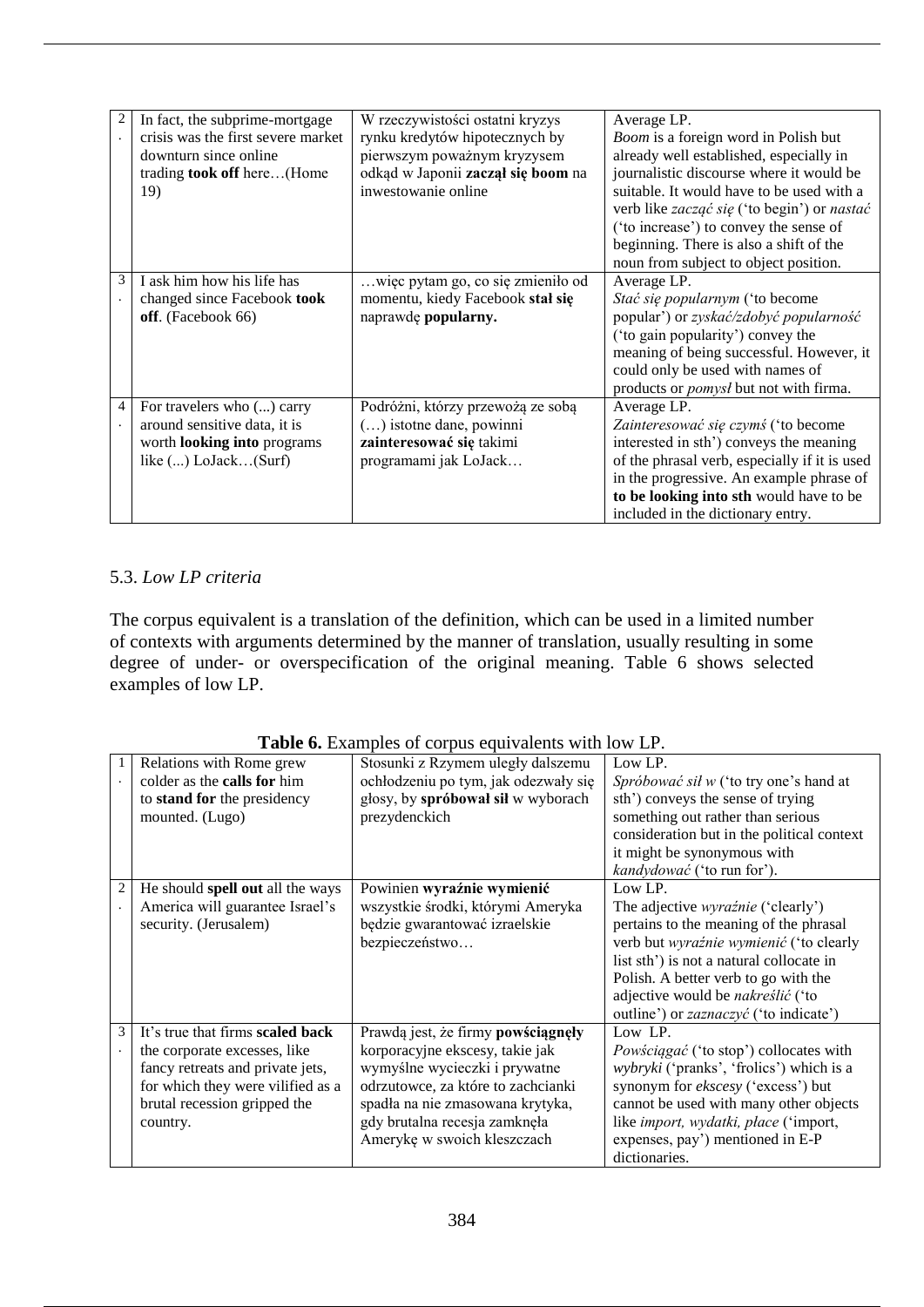| the heads of girls             | dziewczęce głowy wynurzające | Low LP.                                    |
|--------------------------------|------------------------------|--------------------------------------------|
| continually <b>pop up</b> from | się raz po raz z wąskich,    | The participle <i>wynurzające się</i>      |
| narrowly constructed 10-foot   | trzymetrowych biedaszybów.   | ('looming') does refer to appearing but it |
| shafts. (Silicon)              |                              | has considerable collocational             |
|                                |                              | restrictions as not everything can be the  |
|                                |                              | subject of <i>wynurzyć się</i> ('to loom') |

#### 5.4. *Zero LP*.

The corpus equivalent is limited to a singular context without any possibility of extending its scope to a wider range of contexts or arguments. All equivalents resulting from mistranslations are treated as having zero LP.

#### 6. Results and discussion

The non-lexicographic equivalents constitute 30.39% (764) of the total occurrences of PVs. The analysis based on the LP criteria has shown that over half (54.45%) of the instances can be classified as having zero LP, therefore exhibiting no lexicographic value. Table 7 presents detailed distribution of the LP levels.

| <b>rapic</b> <i>i</i> . Et levels of hon-review graphic translations of 1 vs. |         |            |        |         |        |  |  |
|-------------------------------------------------------------------------------|---------|------------|--------|---------|--------|--|--|
|                                                                               | High LP | Average LP | LOW LP | Zero LP | Total  |  |  |
| <i>Occurrences</i>                                                            |         | .00        |        | 416     | 764    |  |  |
| Percentage                                                                    | 15.18%  | 13.09%     | 17.28% | 54.45%  | $00\%$ |  |  |

**Table 7.** LP levels of non-lexicographic translations of PVs.

When it comes to the number of different equivalents used in translations, as many as 717 have been identified and the distribution of LP is similar, with the zero LP equivalents constituting nearly 60% of all the equivalents. Table 8 shows the distribution of LP levels based on the number of equivalents.

| <b>Table 0.</b> INMITIOUR OF UNIVERSITY OF PRODUCITS AND MICH. LET. |         |            |        |         |         |  |
|---------------------------------------------------------------------|---------|------------|--------|---------|---------|--|
|                                                                     | High LP | Average LP | Low LP | Zero LP | Total   |  |
| Number of equivalents                                               |         | 82         | 29     | 416     | 717     |  |
| Percentage                                                          | 12.55%  | 1.43%      | 17.99% | 58%     | $100\%$ |  |

**Table 8.** Number of different equivalents and their LP.

Even though most of the investigated equivalents of PVs turned out to be strictly contextbased and unique enough not to be inserted in different collocations, still, they are a testimony to the translators' creativity or failure, for that matter (e.g. mistranslations). This group needs to be further examined in terms of approaches to particular types of phrasal verbs (idiomatic vs. literal) and structural patterns (morphological, syntactical etc.) that might appear in the Polish equivalents.

As for the other three levels of LP, the difference in distribution is not that sharp to indicate just one type of LP as prevailing. The assessment of LP must be considered, to some extent, arbitrary and some cases might be treated as borderline cases. A larger sample of PVs would definitely shift the balance and an evaluation of LP levels from more professional translators would enhance the precision of LP assignment thus giving a more objective view of the quality of corpus equivalents .

When considering lexicographic implications of the corpus analysis, much depends on what type of dictionary the equivalents were to be included in. If it was a large bilingual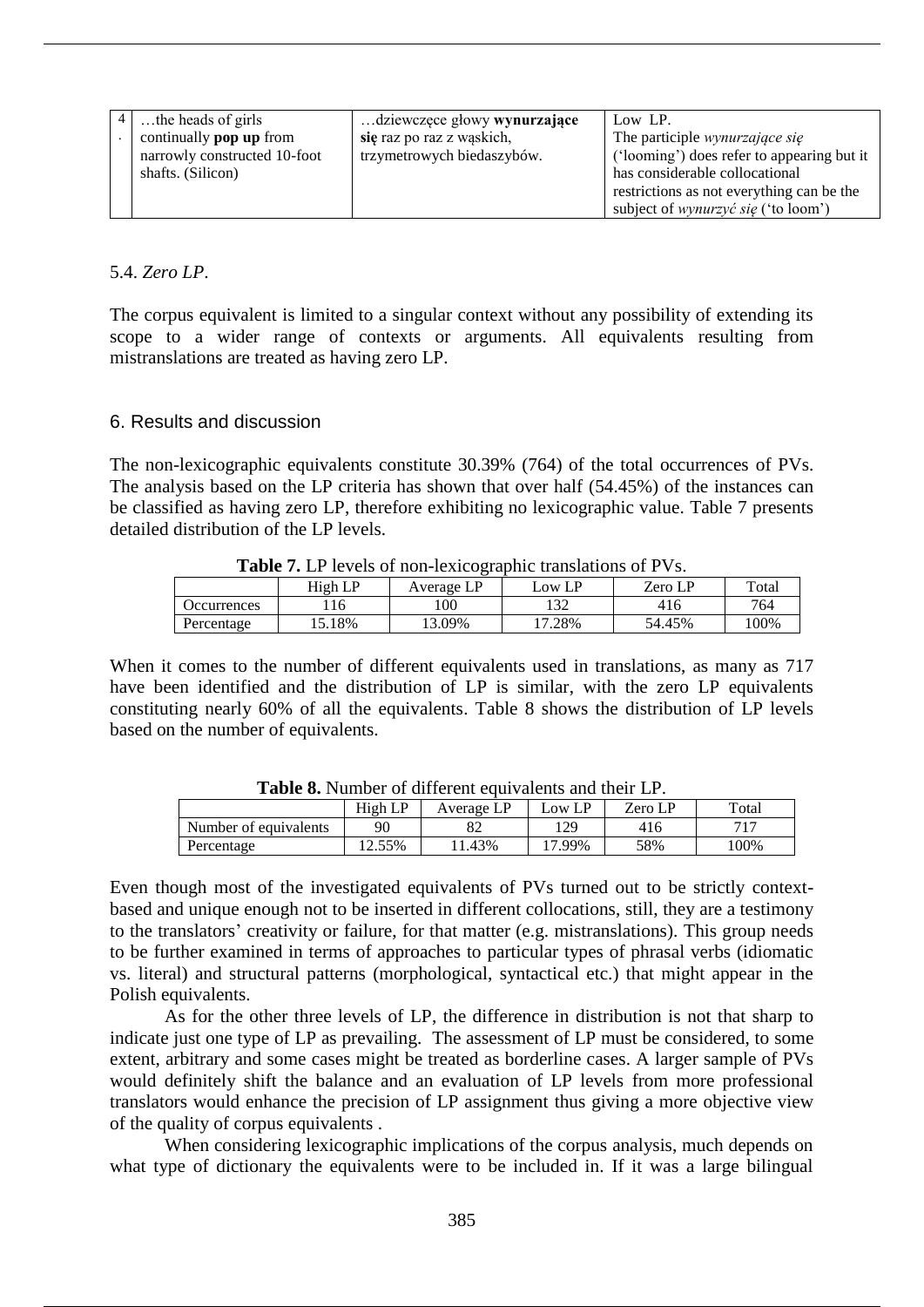dictionary, average LP could be factored in. On the other hand, in a specialized dictionary of phrasal verbs where (ideally) the structures receive an in-depth coverage, more equivalents with low LP could be included and specific phrases added to a list of collocations. The bestcase scenario is to develop an English-Polish electronic (online) dictionary of phrasal verbs where a parallel corpus, like *PHRAVERB*, would be readily available for consultation. If this was the case, the group of equivalents with no LP could be further explored and used in other translations (excluding the cases of mistranslations which have a didactic value of their own, e.g. in translation training).

#### 7. Concluding remarks

The parallel corpus with 2,514 identified phrasal verbs generated useful equivalents of phrasal verbs, some of which are quite good candidates for inclusion in future English-Polish dictionaries. The criteria of lexicographic potential against which the equivalents have been compared showed that it is the context and sentence-structure that mostly affect the way translators render phrasal verbs. The equivalents granted the zero-LP status while rejected in this study as non-eligible for inclusion in dictionaries (but not incorrect unless they are mistranslations) might prove to be a good material for translation pedagogy.

#### **Notes**

 $1$  For most applications, a parallel corpus is aligned and the standard unit of alignment is the sentence. This can be done automatically or manually. There are some difficulties connected with automatic alignment, e.g. one sentence might correspond to two or three in the translated text.

2 For terminological discrepancies concerning the terms *parallel corpus*, *translation corpus* and *comparable corpus,* see e.g. Baker (1995), Laviosa (1997), Johansson (1998), Olohan (2004), Hartmann (2007), Aijmer (2008). In the present paper, *parallel corpus* will be used synonymously with *translation corpus*, similarly to Sinclair (1996).

 $3$  The translations of quotes from Walingski (2005) are mine.

<sup>4</sup> *Oxford Hachette English-French/French-English Dictionary* (1994) was one of the first bilingual dictionaries based on corpora. However, it makes use of two separate monolingual corpora, one in English and one in French, each containing over ten million words.

<sup>5</sup> For example, errors stemming from wrong comprehension of the original, literal translation of idioms, or applying linguistic calques.

<sup>6</sup> The level of naturalness undoubtedly depends on the linguistic competence of the translator and his inventiveness. The issue of naturalness is also addressed in Lewandowska-Tomaszczyk (2001).

 $<sup>7</sup>$  Dezortová also analyzed lexicographic equivalents but the scope of her investigation included only five phrasal</sup> verbs: *carry out*, *go back*, *go on*, *pick up* and *set up*. 8 Both the originals and their translations were harvested manually by copying the online content into text editor.

All rich content was then removed and the texts were coded in order to create bitexts for alignment.<br><sup>9</sup> The complete tag set for Tree Tagger can be found at http://courses.washington.edu/hypertxt/csarv02/penntable.html.

<sup>10</sup> Text processing, alignment, morphological tagging and the html site of *PHRAVERB* were done by dr Grzegorz Krynicki, a specialist in parallel corpora.

<sup>11</sup> The sentence-to-sentence alignment in *hunalign* is about 88% (F-score combining precision and recall equals 0.8756 – Krynicki 2006: 152). Both precision and recall measures were not used for evaluation of the automatic indexing of PVs. The semi-automatic method was used because the goal was to create a practical tool with an easy access to the selected PVs and not to find the best method of automatic PV search.

<sup>12</sup> Two types of omissions occur in the corpus. The first type involves skipping the phrasal verb in a sentence that was otherwise translated into Polish. The other type of omission is a result of skipping the whole English sentence (or larger chunk of the text) that features the phrasal verb.

<sup>13</sup> Brackets at the end of each sentence indicate the title of the article from which the sentence is taken. If the same phrasal verb occurs more than once in a given article, the number of the line is also given.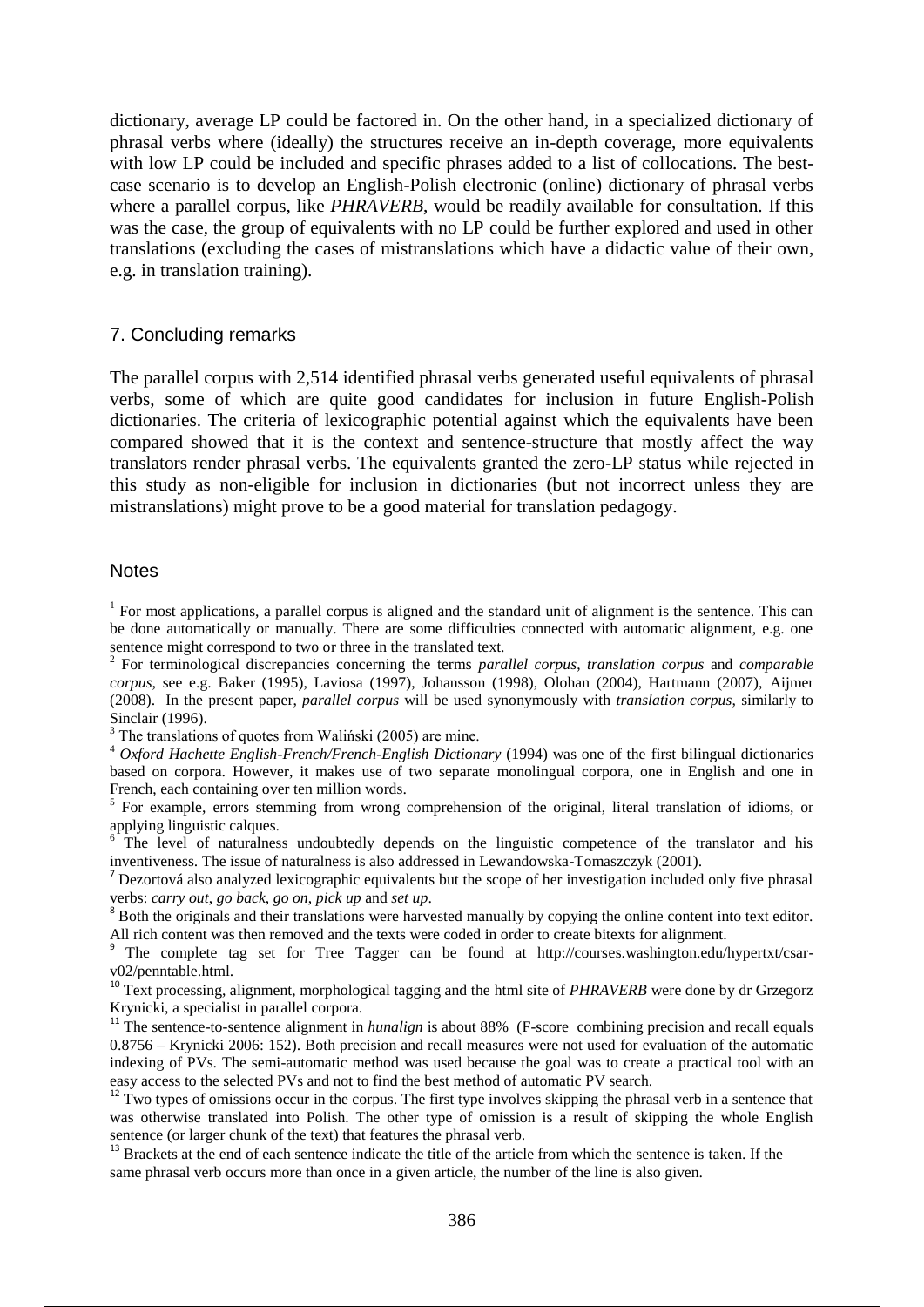#### References

- **Aijmer, K. 2008.** 'Parallel and comparable corpora.' In A. Lüdeling and M. Kytö (eds.), *Corpus linguistics. An international handbook*, vol. 1: 275–292. Berlin: Walter de Gruyter.
- **Aldahesh, A.Y. 2009.** *Translating idiomatic English phrasal verbs into Arabic. A contrastive linguistic study*. Saarbrücken: VDM Verlag Dr. Müller.
- **Altenberg, B. and S. Granger 2002.** *Lexis in Contrast*. Amsterdam: John Benjamins.
- **Atkins, B. T. S. and M. Rundell 2008.** *The Oxford Guide to Practical Lexicography*. Oxford: Oxford University Press.
- **Baker, M. 1995.** 'Corpora in Translation Studies. An Overview and Suggestions for Future Research.' *Target* 7.2: 223–43.
- **Barlow, M. 2000.** 'Parallel texts in English teaching.' In S. P. Botley, T. McEnery and A. Wilson (eds.), *Multilingual corpora in teaching and research*. Amsterdam: Rodopi.
- **Bejont, H. 2010.** *The lexicography of English. From origins to present*. Oxford: Oxford University Press.
- **Campoy Cubillo, M. C. 1997**. *Semantic analysis of adverbial, prepositional and adverbialprepositional verbs*. Castellón: Universitat Jaume I.
- **Claridge, C. 2002.** 'Translating phrasal verbs.' In B. Kettemann and G. Marko (eds.), *Teaching and learning by doing corpus analysis.* Amsterdam: Rodopi, 361–373.
- **Dezortová, J. 2010.** *Phrasal verbs and their translations into Czech. A corpus-based study*. M.A. Dissertation, Masaryk University.
- **Hampe, B. 2002.** *Superlative verbs. A corpus-based study of semantic redundancy in English verb-particle constructions*. Tübingen: Gunter Narr Verlag.
- **Hartmann, R.R.K. [1992] 2007.** 'Contrastive linguistics: (How) Is it relevant to bilingual lexicography?' In R.R.K Hartmann, *Interlingual lexicography. Selected essays on translation equivalence, contrastive linguistics and the bilingual dictionary*. Tubingen: Max Niemeyer, 89–94.
- **Hunston, S. 2002.** *Corpora in applied linguistics*. Cambridge: Cambridge University Press.
- **Johansson, S. 1998.** 'On the role of corpora in cross-linguistic research.' In S. Johansson and S. Oksefjell (eds.), *Corpora and cross-linguistic research: Theory, method, and case studies*, 3–24. Amsterdam: GA: Rodopi.
- **Johansson, S. 2007.** *Seeing through multilingual corpora: On the use of corpora in contrastive studies*. Amsterdam: John Benjamins.
- **Kenning, M. 2010.** 'What are parallel and comparable corpora and how can we use them?' In: A. O'Keffee and M. McCarthy (eds.), *The Routledge handbook of corpus linguistics*, 487–501.
- **Kenny, D. 1998**. 'Equivalence.' In M. Baker (ed.), *The Routledge encyclopedia of Translation Studies*. London: Routledge, 77–80.
- **Kretowicz, J. 2005.** *The two Polish translations of The Martian Chronicles by Ray Bradbury. Phraseological equivalence in translation*. M.A. Dissertation, Jagiellonian University.
- **Krynicki, G. 2006.** *Compilation, Annotation and Alignment of a Polish-English Parallel Corpus*. PhD Thesis, Adam Mickiewicz University.
- **Landau, S. 2001.** *Dictionaries: The art and craft of lexicography*. (Second edition). Cambridge: Cambridge University Press.
- **Laviosa, S. 1997.** 'How comparable can 'comparable corpora' be?' *Target* 9.2: 289–319.
- **Lewandowska-Tomaszczyk, B. 2001.** 'Dictionaries, language corpora and naturalness in translation.' In Marcel Thelen and Barbara Lewandowska-Tomaszczyk (eds.), *Translation and Meaning, Part 7. Proceedings of the Maastricht Session of the 3rd*